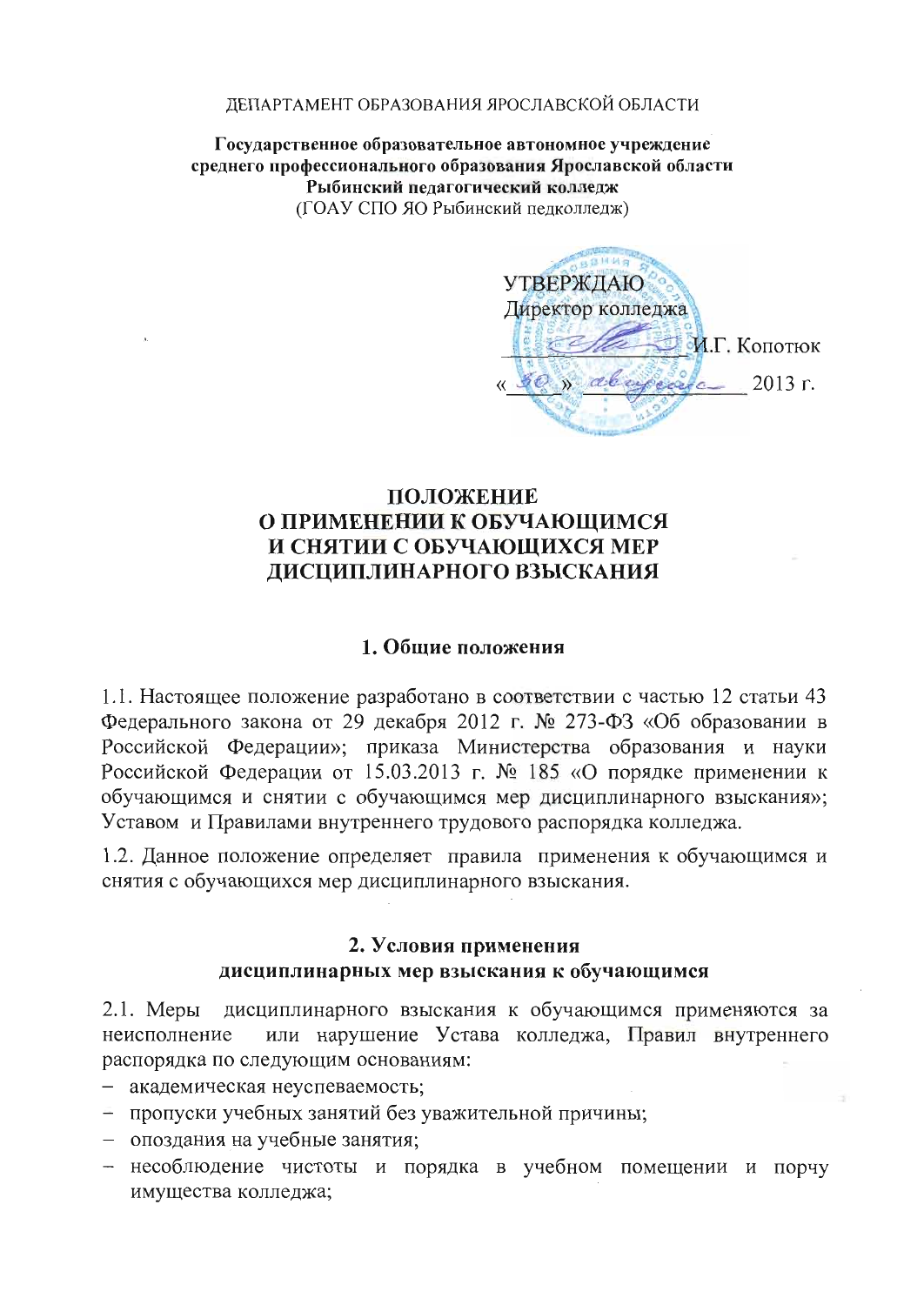- нарушение пропускного режима;
- нарушение общественного порядка, выражающее явное неуважение к преподавателям, сотрудникам, студентам колледжа и к другим гражданам, сопровождающееся нецензурной бранью в общественных местах;
- за пропаганду и публичное демонстрирование атрибутики или символики, сходной с нацистской:
- неряшливость и внешний вид, выражающий явное неуважение к окружающим;
- курение в помещениях колледжа, на территории учебных корпусов и жилых домов, расположенных рядом со зданиями колледжа;
- распитие спиртосодержащих напитков;
- хранение и распространение ядовитых, радиоактивных, взрывоопасных веществ и элементов, которые могут создать угрозу здоровью или жизни работников и обучающихся колледжа;
- несоблюдение правил проживания в общежитиях, установленных образовательными организациями, в которых проживают студенты педагогического колледжа;
- несвоевременное прохождение медицинского осмотра;
- другие правонарушения  $(nq)$ решению комиссии  $\Pi$ <sup>O</sup> делам несовершеннолетних, приговорам суда).
- 2.2. Основные меры дисциплинарного взыскания:
	- замечание;
	- выговор;
	- отчисление из колледжа.

2.3. За каждый дисциплинарный проступок к обучающемуся может быть применена одна мера дисциплинарного взыскания. При выборе меры дисциплинарного взыскания учитывается тяжесть дисциплинарного обстоятельства, при проступка, причины И которых он совершен, предшествующее поведение обучающегося,  $ero$ психофизическое  $\mathbf{M}$ эмоциональное состояние, а также мнение представительных органов учебной колледжа (коллектива группы, студенческого совета. педагогического консилиума, педагогического совета, отдельных членов педагогического коллектива и др.), родителей (законных представителей) несовершеннолетних.

2.4. Не допускается применение мер дисциплинарного взыскания к обучающимся во время их болезни, каникул, академического отпуска, отпуска по беременности и родам или отпуска по уходу за ребенком.

2.5. До применения меры дисциплинарного взыскания с обучающегося должно быть затребовано письменное объяснение. Если по истечении трех учебных дней указанное объяснение обучающимся не представлено, то составляется соответствующий акт.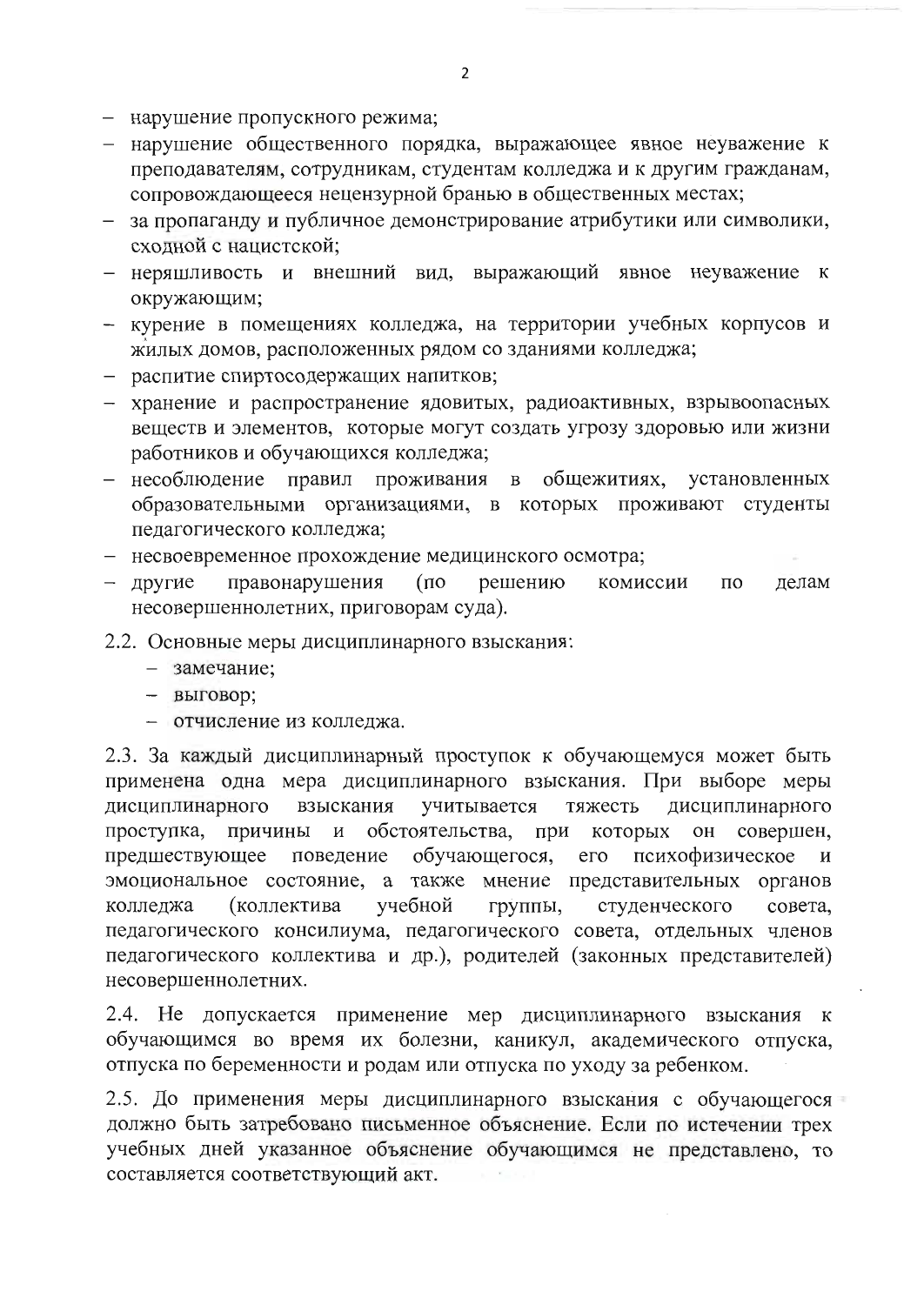обучающегося Отказ уклонение **OT** предоставления ИЛИ ИМ письменного объяснения не является препятствием для применения меры дисциплинарного взыскания.

2.6. Мера дисциплинарного взыскания применяется не позднее одного месяца со дня обнаружения проступка, не считая времени отсутствия обучающегося, указанного в пункте 2.4. настоящего Положения, а также времени, необходимого на учет мнения представительных органов колледжа, родителей (законных представителей) несовершеннолетних, но не более семи учебных дней со дня представления директору колледжа, мотивированного мнения указанных органов в письменной форме.

2.7. Отчисление несовершеннолетнего обучающегося, достигшего возраста пятнадцати лет, из колледжа, как мера дисциплинарного взыскания допускается за неоднократное совершение дисциплинарных проступков. Указанная мера дисциплинарного взыскания применяется, если иные меры дисциплинарного взыскания и меры педагогического воздействия не дали результата и дальнейшее пребывание обучающегося в колледже, оказывает отрицательное влияние на других обучающихся, нарушает права студентов и права педагогического коллектива, а также нормальное функционирование организации.

Отчисление несовершеннолетнего обучающегося как мера дисциплинарного взыскания не применяется, если сроки ранее примененных к обучающемуся мер дисциплинарного взыскания истекли и (или) меры дисциплинарного взыскания сняты в установленном порядке.

 $2.8.$  $0<sup>6</sup>$ Решение отчислении несовершеннолетнего обучающегося, достигшего возраста пятнадцати лет и не получившего основного общего образования, как мера дисциплинарного взыскания принимается с учетом мнения его родителей (законных представителей) и с согласия комиссии по делам несовершеннолетних и защите их прав. Решение об отчислении обучающихся - детей-сирот, детей, оставшихся без попечения родителей. принимается с согласия комиссии по делам несовершеннолетних и защите их прав и органа опеки и попечительства.

2.9. Об отчислении несовершеннолетнего обучающегося в качестве меры дисциплинарного взыскания администрация обязана колледжа проинформировать департамент образования Ярославской области.

## 3. Порядок оформления, урегулирования споров и снятие взыскания с обучающегося

3.1. Применение к обучающемуся меры дисциплинарного взыскания оформляется приказом (распоряжением) директора колледжа, который обучающегося, родителей (законных доводится ДО представителей) несовершеннолетнего под роспись в течение трех учебных дней со дня его